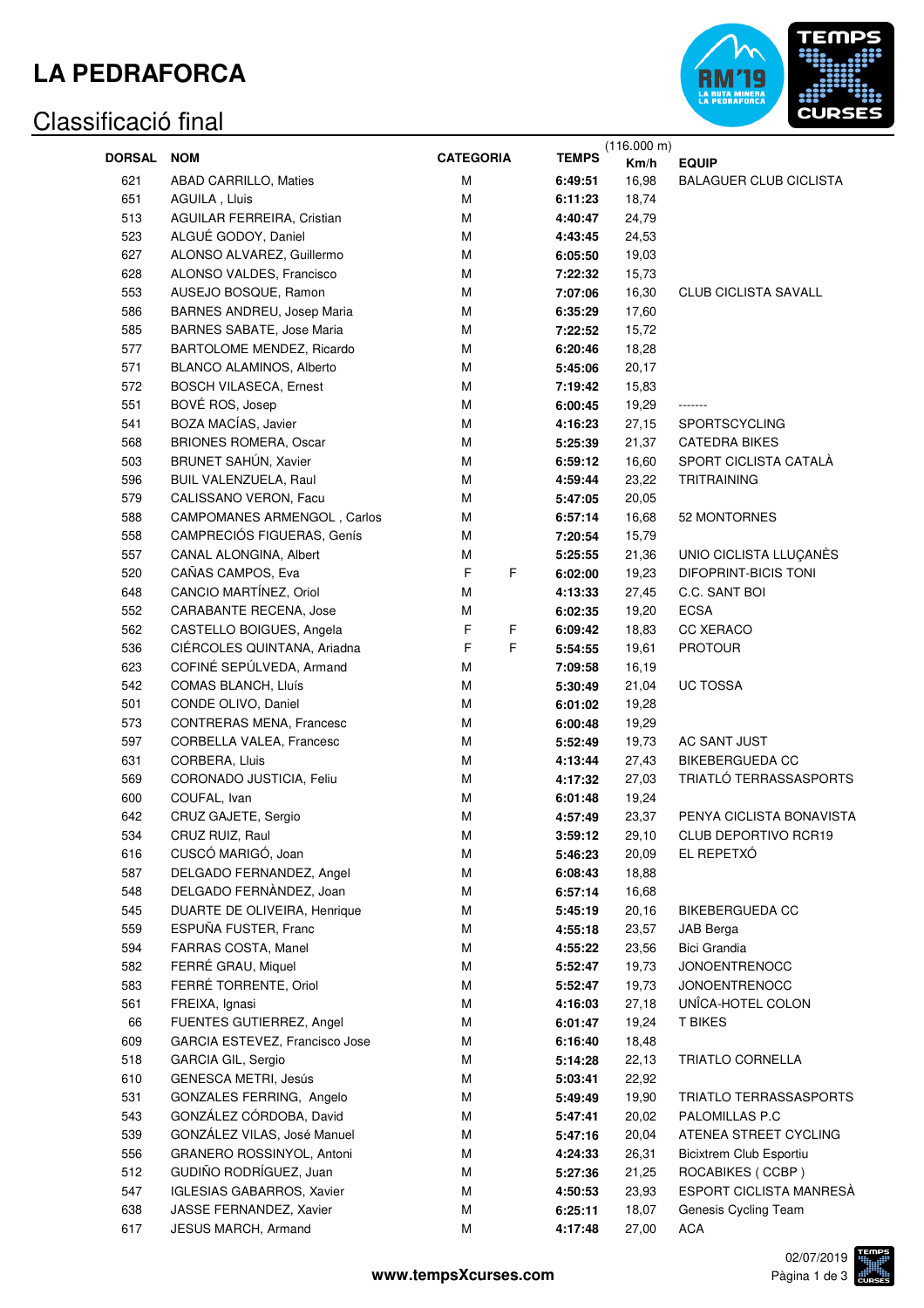## **LA PEDRAFORCA**

#### Classificació final



|               |                             | <b>CATEGORIA</b> |                    | (116.000 m)    |                                |
|---------------|-----------------------------|------------------|--------------------|----------------|--------------------------------|
| <b>DORSAL</b> | <b>NOM</b>                  |                  | <b>TEMPS</b>       | Km/h           | <b>EQUIP</b>                   |
| 601           | JIMENEZ CEBALLOS, Toni      | M                | 5:35:24            | 20,75          | 1207 FANATIK VIC CLUB          |
| 502           | JORI GARCIA, Teresa         | $\mathsf F$<br>F | 6:01:02            | 19,28          |                                |
| 602           | LAZARO, Xavier              | M                | 5:35:43            | 20,73          | <b>VIC ETB</b>                 |
| 529           | LOGROÑO DIÉGUEZ, Javier     | М                | 4:49:34            | 24,04          |                                |
| 567           | LOPEZ ARROYO, Vicky         | $\mathsf F$<br>F | 5:25:40            | 21,37          | <b>CATEDRA BIKES</b>           |
| 592           | LOPEZ CARMONA, Jasmina      | $\mathsf F$<br>F | 5:53:05            | 19,71          | C.E. KATOA BARCELONA           |
| 599           | LOPEZ GOÑI, Iñaki           | M                | 6:34:49            | 17,63          |                                |
| 550           | LOZANO GAMEZ, Raul          | M                | 6:57:14            | 16,68          |                                |
| 605           | MARINA, Albert              | M                | 4:54:21            | 23,65          | MINUTADA TEAM                  |
| 615           | MARTI GARCIA, Marc          | M                | 5:46:22            | 20,09          | <b>ESPORTIU PENEDES</b>        |
| 635           | MARTÍNEZ GALERA, Daniel     | M                | 4:18:39            | 26,91          | CICLOTEAM GRANDIA              |
| 632           | MARTO VELASCO, Ander        | M                | 4:51:37            | 23,87          | C.C. GELIDA                    |
| 590           | MARZO VENTURA, Sergi        | М                | 4:59:43            | 23,22          | <b>TRITRAINING</b>             |
| 508           | MASIP MARTÍNEZ, Lluís       | M                | 6:59:11            | 16,60          | SPORT CICLISTA CATALÀ          |
| 510           | MATEO NAVARRO, Jordi        | M                | 4:57:55            | 23,36          |                                |
| 613           | MEDINA MODROÑO, Luis Carlos | M                | 5:16:11            | 22,01          |                                |
| 633           | MÉNDEZ FERNÁNDEZ, Juanjo    | M                | 5:33:29            | 20,87          | Genesis Cycling Club           |
| 649           | MESTRE REUS, Adrià          | M                | 5:10:50            | 22,39          |                                |
| 525           | MIGUEL TORRENT, Jordi       | M                |                    |                | EC SANT ANDREU                 |
| 643           | MORENO, Manuel              | M                | 6:15:57<br>5:39:39 | 18,51<br>20,49 | PC BONAVISTA                   |
|               | NAVEIRA, Xavi               | M                |                    |                |                                |
| 514           |                             |                  | 5:26:22            | 21,33          | CicloXtrem                     |
| 636           | NIETO RODRGUEZ, David       | M                | 6:02:00            | 19,23          |                                |
| 644           | OLIVELLA PUJOL, Jordi       | М                | 4:58:53            | 23,29          | E.C SANT ANDREU                |
| 532           | ORELLANA BARROSO, Yolanda   | F<br>F           | 5:47:42            | 20,02          | <b>STERRATO CICLI</b>          |
| 603           | PAREDES GAMBON, Sergi       | М                | 4:53:17            | 23,73          | <b>GRAVICROS</b>               |
| 563           | PASTOR ENGUIDANOS, Ignacio  | М                | 6:09:43            | 18,83          | CC XERACO                      |
| 626           | PELEGRINA LOPEZ, Manel      | M                | 4:52:12            | 23,82          | <b>C.E SANLORIA</b>            |
| 546           | PELEGRINA ORTIZ, Manuel     | М                | 4:34:33            | 25,35          | Club BTT del Solsonès          |
| 584           | PERAIRE SOLER, Pep          | М                | 6:04:45            | 19,08          | UNIÓ CICLISTA LLUÇANÈS         |
| 509           | PERALTA IDÁÑEZ, Daniel      | M                | 4:35:48            | 25,24          |                                |
| 515           | PEREZ LIMONCHI, Raul        | М                | 4:36:02            | 25,21          |                                |
| 537           | PEREZ, Jose                 | М                | 4:53:13            | 23,74          | MUNTBIKE CC                    |
| 580           | PLANAS TUBAU, Pep           | М                | 4:30:16            | 25,75          |                                |
| 634           | PORRAS ALBA, Antonio        | М                | 5:22:32            | 21,58          | LA TORRETA BIKE                |
| 641           | POUDEVIDA MONDELO, Lluís    | М                | 7:08:03            | 16,26          | <b>CLUB CICLÍSTIC EL DIARI</b> |
| 619           | POUJARNISCLE GUIX, Francesc | M                | 4:27:37            | 26,01          | ACA                            |
| 593           | PUIG PURSALS, Josep Lluis   | М                | 5:53:27            | 19,69          | Bici Grandia                   |
| 630           | PUJOLS TARRES, Marc         | М                | 5:30:43            | 21,05          | U.C.VIC                        |
| 506           | RAYA VAZQUEZ, David         | М                | 6:36:52            | 17,54          | <b>BIKE TANDEM CLUB</b>        |
| 629           | RIERA CURCOLL, Jaume        | М                | 5:16:33            | 21,99          |                                |
| 620           | RODRÍGUEZ MECA, Josemi      | М                | 5:35:33            | 20,74          | P.C.MUNDO                      |
| 589           | RODRIGUEZ MORENO, Sergi     | М                | 6:31:01            | 17,80          | CAP                            |
| 505           | RUBIO GARCIA, Beth          | F<br>F           | 5:01:03            | 23,12          |                                |
| 560           | RUIZ RODRÍGUEZ, José        | М                | 4:55:07            | 23,58          | JAB Berga                      |
| 581           | SALA, Yarek                 | М                | 5:21:41            | 21,64          | <b>INDEPENDIENTE</b>           |
| 650           | SANCHEZ RODRIGUEZ, David    | М                | 4:46:16            | 24,31          |                                |
| 516           | SANCHEZ TIENDA, Raquel      | F<br>F           | 5:56:52            | 19,50          |                                |
| 606           | SANCHEZ TORIL, Juan Carlos  | М                | 5:47:59            | 20,00          |                                |
| 639           | SANZ DE MESA, Albert        | М                | 5:33:30            | 20,87          | <b>U.C Les Franqueses</b>      |
| 640           | SANZ DE MESA, Joan Manel    | М                | 5:33:30            | 20,87          | Genesis Cycling Team           |
| 565           | SERRA MARQUEZ, Xavi         | М                | 5:04:04            | 22,89          | <b>BIÇI EQUIP CENTELLES</b>    |
| 574           | SERRANO RODRÍGUEZ, Adriano  | М                | 6:00:47            | 19,29          |                                |
| 625           | SOLER, Francesc             | М                | 5:46:54            | 20,06          | <b>CLUB ESPORTIU CUBE</b>      |
| 645           | SUCARRATS CRIBILLES, David  | М                | 6:00:31            | 19,31          | <b>FANATIK</b>                 |
| 540           | TERRON ROMERO, Ana          | $\mathsf F$<br>F | 5:53:04            | 19,71          | C.E.KATOA                      |
| 607           | TORRES, Cesar               | М                | 5:48:02            | 20,00          |                                |
| 591           | TORT AYMERICH, Eric         | M                | 4:42:40            | 24,62          |                                |